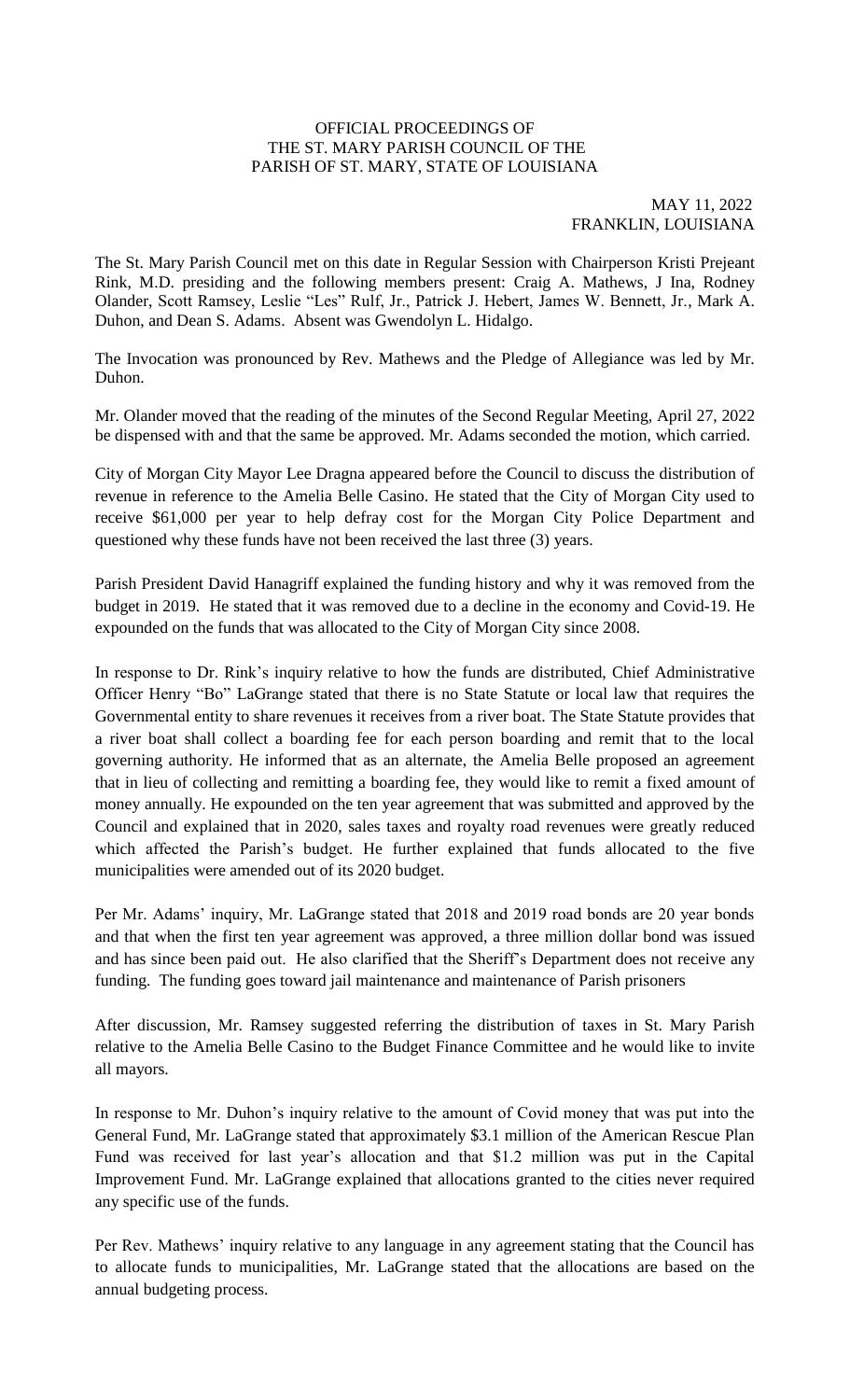M. Bofill "Bo" Duhe, 16<sup>th</sup> Judicial District Attorney and Vice President of Acadiana Criminalistics Laboratory and Kevin Ardoin, Acadiana Criminalistics Laboratory Director appeared before the Council to discuss Capital Outlay Funding for a new crime lab and presented a slide show of current work conditions of the existing building. Mr. Duhe also expounded on the importance and cost of the proposed new crime lab, Capital Outlay Funding, and its match requirements. He expounded on cases submitted from agencies in 2019 and that commission members include 16<sup>th</sup> Judicial District Attorney, M. Bofill "Bo" Duhe, St. Mary Parish Councilman, James Bennett, Jr., and eight (8) Sheriff's that serve eight (8) Parish's and their law enforcement.

In response to Mr. LaGrange's inquiries, Mr. Duhe stated that an estimate was done by a local architect and that the intent is to keep construction under \$20 million. The cost for design and planning is approximately \$1.2 million and the State will fund sixty five percent. Mr. Ardoin stated that the estimated construction time is 12 to 18 months.

Mr. LaGrange stated that adopting the resolution with the funding request would be St. Mary Parish Government's maximum commitment. He stated that other grants could still be acquired and questioned if progress payments could be established. Mr. Ardoin explained that from the time that construction begins and as payments are being made, twenty percent is the match and is ongoing as the project progresses.

Per Mr. LaGrange's inquiry relative to whether any of the eight Sheriff's or law enforcement districts committed to contributing to the match, Mr. Duhe stated that they have not contributed nor have they been asked to contribute. Mr. Duhe stated that he can ask them but he is on a tight time frame to get commitments. Mr. LaGrange stated that the Parish wants to support the resolution but if the Sheriff's contribute, it would lessen the amount that the Parish would contribute.

In response to Mr. Ina's inquiry relative to the matching funds in an amount not to exceed \$328,661.00, Mr. Duhe stated that this amount is based on construction cost of \$20 million and total crime cases (i.e.1069) for St. Mary Parish, particularly the Sheriff's office total crime cases of 408. He stated that there is a maximum match but if the construction cost increases, he will contact the legislature.

Mr. Ina requested to move up Item 15F, "Resolution in support of the Acadiana Criminalistics Laboratory District Capital Outlay Request for funds to construct and equip a new Acadiana Criminalistics Laboratory; committing to provide matching funds in an amount not to exceed \$328,661.00 should said Capital Outlay Request be funded by the State of Louisiana and local matching funds be required; providing for the effective date thereof; and otherwise providing with respect thereto."

Mr. Bennett moved that the following Resolution be adopted. Rev. Mathews seconded the motion, which carried by the following 9-0-1-1 Roll Call vote:

YEAS: Mathews, Ina, Olander, Rulf, Hebert, Bennett, Duhon, Adams, and Rink

NAYS: None

ABSTAIN: Ramsey

ABSENT: Hidalgo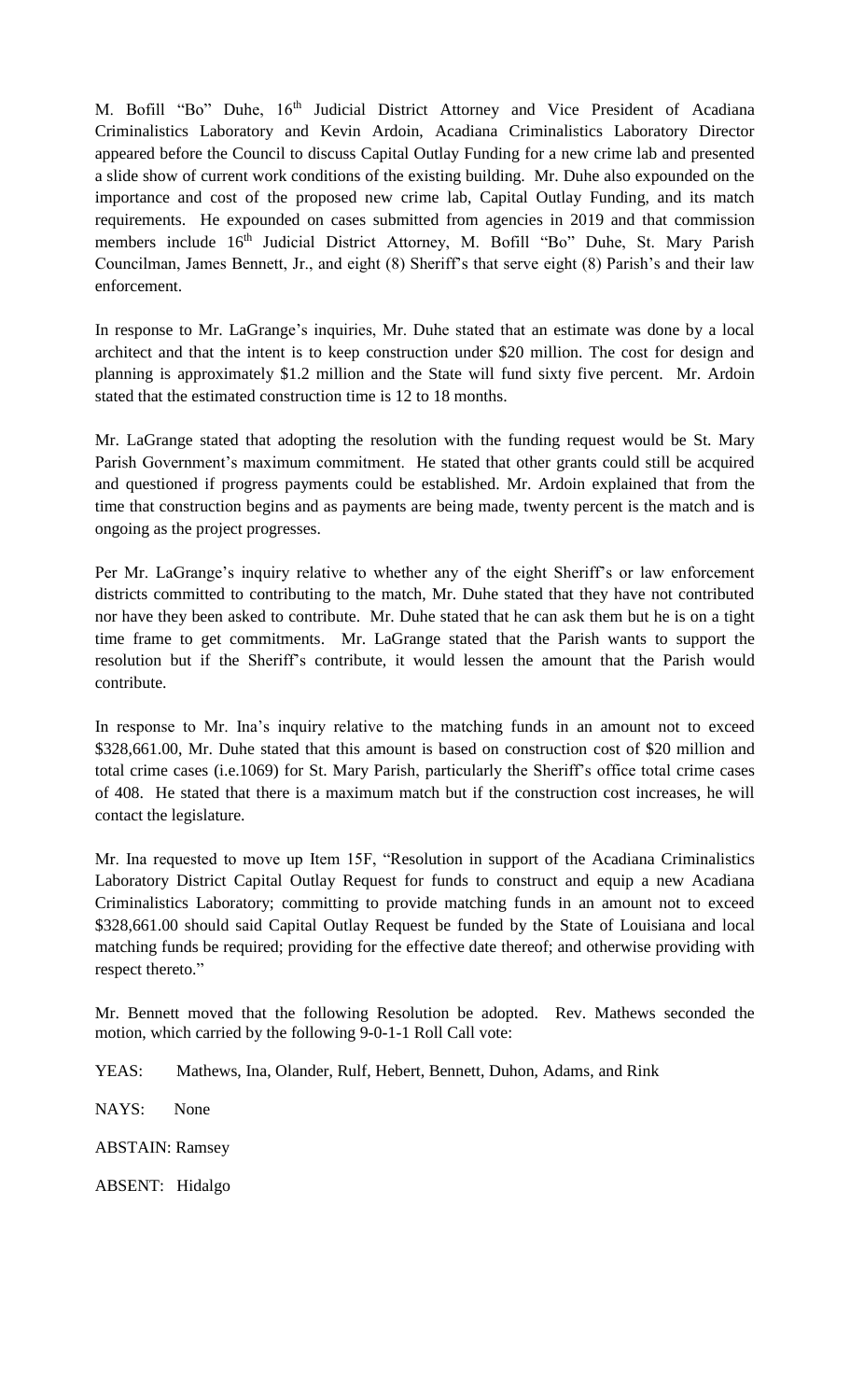# **RESOLUTION**

# A RESOLUTION IN SUPPORT OF THE ACADIANA CRIMINALISTICS LABORATORY DISTRICT CAPITAL OUTLAY REQUEST FOR FUNDS TO CONSTRUCT AND EQUIP A NEW ACADIANA CRIMINALISTICS LABORATORY; COMMITTING TO PROVIDE MATCHING FUNDS IN AN AMOUNT NOT TO EXCEED \$328,661.00 SHOULD SAID CAPITAL OUTLAY REQUEST BE FUNDED BY THE STATE OF LOUISIANA AND LOCAL MATCHING FUNDS BE REQUIRED; PROVIDING FOR THE EFFECTIVE DATE THEREOF; AND OTHERWISE PROVIDING WITH RESPECT THERETO.

**WHEREAS,** the Acadiana Criminalistics Laboratory District is a political subdivision of the State of Louisiana operating the Acadiana Criminalistics Laboratory for the purpose of crime detection, prevention, investigation and other related criminal investigative services; and

**WHEREAS,** the Acadiana Criminalistics Laboratory District boundaries include the parishes of Acadia, Evangeline, Iberia, Lafayette, St. Landry, St. Martin, St. Mary and Vermilion; and

**WHEREAS,** the current Acadiana Criminalistics Laboratory facility is in need of repairs, expansion and upgrading to meet the increased demand for its services by the law enforcement, prosecutorial, and judicial community; and

**WHEREAS,** the Acadiana Criminalistics Laboratory District has submitted a Capital Outlay Request to the State of Louisiana for funding to plan, construct, and equip a much needed new Acadiana Criminalistics Laboratory, including office, evidence storage, and laboratory space; and

**WHEREAS,** the new Acadiana Criminalistics Laboratory will be built on an approximately three (3) acre tract of land owned by the Acadiana Criminalistics Laboratory District located adjacent to or near the current Crime Lab facility; and

**WHEREAS,** the Acadiana Criminalistics Laboratory Project is extremely important to the health, safety, and welfare of the citizens of the Acadiana Region; and

**WHEREAS,** most Capital Outlay Requests require some level of local matching funds; and

**WHEREAS,** St. Mary Parish Government wishes to express its full and complete support of the Acadiana Criminalistics Laboratory District Capital Outlay Request and its commitment to provide its pro-rata share of any required matching funds should the Request be funded.

**NOW, THEREFORE, BE IT RESOLVED** that the Parish Council of St. Mary Parish hereby expresses its full and complete support of the Acadiana Criminalistics Laboratory District Capital Outlay Request to the State of Louisiana for funding to plan, construct, and equip a new Acadiana Criminalistics Laboratory to be located on land owned by the District located adjacent to or near the current Acadiana Criminalistics Laboratory facility.

**BE IT FURTHER RESOLVED** that the Parish Council of St. Mary Parish also commits to cooperate with the Administrative Branch of the St. Mary Parish to use their best efforts to provide funding of up to \$328,661.00 should the Capital Outlay Request made by the Acadiana Criminalistics Laboratory District be funded by the State of Louisiana and local matching funds required.

**BE IT FINALLY RESOLVED,** that this Resolution shall become effective immediately upon adoption by the Parish Council of St. Mary Parish and approval by the Parish President.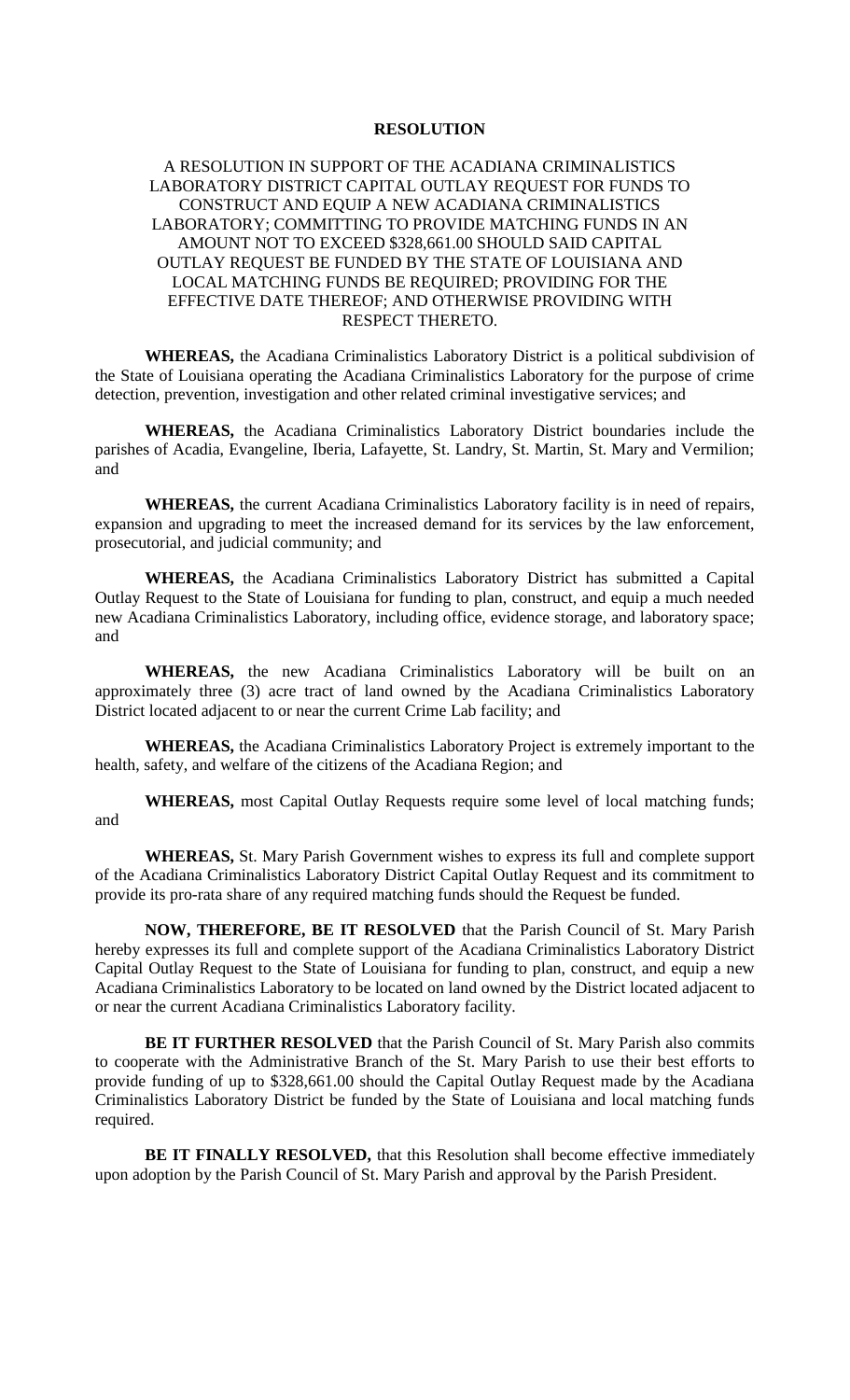**ADOPTED AND APPROVED** by the St. Mary Parish Council in regular session convened on this the  $11<sup>th</sup>$  day of May 2022.

 **\_\_\_\_\_\_\_\_\_\_\_\_\_\_\_\_\_\_\_\_\_\_\_\_\_\_\_\_\_\_\_\_\_\_\_\_**

# **APPROVED:**

# **KRISTI P. RINK, M.D., CHAIRPERSON ST. MARY PARISH COUNCIL**

**ATTEST:**

#### **LISA C. MORGAN, CLERK ST. MARY PARISH COUNCIL**

**\_\_\_\_\_\_\_\_\_\_\_\_\_\_\_\_\_\_\_\_\_\_\_\_\_\_\_\_\_\_\_\_\_\_\_\_**

Dr. Rink informed that because there are no current updates on Item 8, "Go into Executive Session (if necessary) to receive an oral or written report regarding potential litigation related to the filing and litigation of a civil action for Pump Station 2 & 2A Drainage Improvements project pursuant to the provisions of R.S. 42:17 that, in pertinent part, reads as follows: A public body may hold an executive session pursuant to R.S. 42:16 for one or more of the following reasons: 2) Strategy sessions or negations with respect to collective bargaining, prospective litigation after formal written demand, or litigation when an open meeting would have a detrimental affect on the bargaining or litigating position of the public body," an executive session is not needed. She requested to place this item on the May 25, 2022 Parish Council agenda.

Per Parish President David Hanagriff's inquiry relative to the City of Morgan City's next Council Meeting, Mayor Dragna stated that the next meeting will be held on the fourth Tuesday of the month, which is May 24, 2022. President Hanagriff stated that he will definitely attend to address the Council.

President Hanagriff acknowledged Older Americans Month Proclamation that he signed with the Mayors.

Chief Administrative Officer Henry "Bo" LaGrange presented his report for a two (2) week period ending May 11, 2022. He informed that notice was received from the Office of Natural Resources Revenue and the U. S. Dept. Of Interior that on April 29th, 2021, it has made its annual Gulf of Mexico Energy Security Act of 2006 (GOMESA) disbursement of fiscal year (FY) 2021 revenues to St. Mary Parish in the amount of \$961,124.21. The GOMESA revenues are disbursed in the year following their collection. This disbursement also includes an adjustment of previous fiscal years 2018, 2019 & 2020 due to an error in computing GOMESA allocation percentages. This adjustment has increased the disbursement by \$4,739.96.

Mr. Olander informed that a demonstration of the asphalt zipper will be held tomorrow morning. Mr. LaGrange explained that this is a machine that fits in the bucket of a front end loader that churns up thin layers of aggregate or asphalt to allow for better packing of uneven roads or pot holes. Mr. LaGrange informed that they will meet at the Hanson Barn at 9:00 a.m. on Thursday and proceed to Deslignes Road for the demonstration. He stated that Public Works will be present for the demonstration for consideration of the purchase if this equipment is needed.

Per Mr. Ramsey's inquiry relative to the repair of the stop sign at Field Road and Canal Road, Mr. LaGrange stated that it will be replaced.

In response to Rev. Mathews' inquiry relative to the cost of the asphalt zipper, Mr. LaGrange stated that the cost is approximately \$240,000 and he expounded on the lease purchase agreement.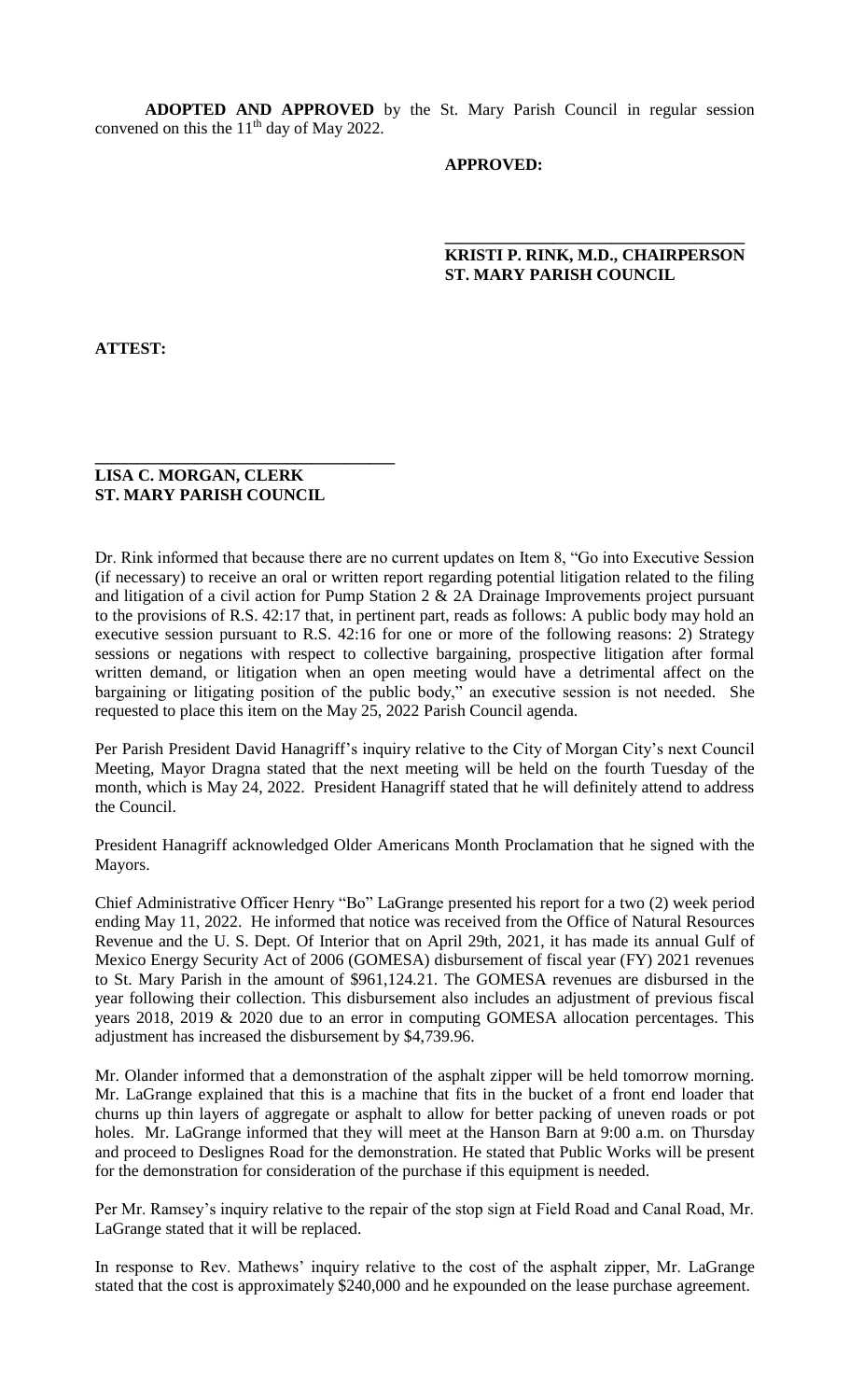As per Mr. Ina's inquiry, Mr. LaGrange stated that the Parish is open to assist municipalities with use of equipment and that in the past, there was no charge for the use of the equipment, only a charge for material.

Mr. Rulf thanked Mr. LaGrange and the Road Department for fixing the drainage issue on Teche Road in Bayou Vista.

Rev. Mathews moved that the Public Hearing Report, April 27, 2022 be accepted. Mr. Ina seconded the motion, which carried.

Mr. Adams moved that the following Ordinances be adopted. Mr. Hebert seconded the motion, which carried by the following 10-0-0-1 Roll Call vote:

YEAS: Ina, Olander, Ramsey, Rulf, Hebert, Bennett, Duhon, Adams, Rink, and Mathews

NAYS: None

ABSTAIN: None

ABSENT: Hidalgo

#### **ORDINANCE NO. 2293**

An Ordinance levying and imposing a tax of 5.72 mills for the purpose of maintaining and supporting the St. Mary Parish Public Library and its branches as directed by a special election in the Parish of St. Mary, excluding the municipality of Morgan City, for the year 2022; and levying and imposing a thirty-one hundredths (0.31) mills tax on all the property subject to taxation in the Parish of St. Mary, State of Louisiana, excluding the City of Morgan City, for the year 2022.

**BE IT ORDAINED**, by the St. Mary Parish Council of the Parish of St. Mary, Louisiana, in a public meeting held on May 11, 2022, which meeting was conducted in accordance with the open meetings law and the additional requirements of Article VII, Section 23(C) of the Constitution, that the taxing authority voted to adopt and impose the following millage rate(s), on all taxable property shown on the official assessment roll for the year 2022, and when collected, the revenues from said taxes shall be used only for the specific purposes for which said taxes have been levied. Said millage rate(s) are: **2022 Levy**

|                                          | <b><i>2022 Levy</i></b> |
|------------------------------------------|-------------------------|
| Library Tax (Maintaining and Supporting) | 5.72                    |
| Library Tax (Debt Service)               | 0.31                    |

**BE IT FURTHER RESOLVED** that the Assessor of the Parish of St. Mary, shall extend upon the assessment roll for the year 2022 the taxes herein levied, and the tax collector of said Parish shall collect and remit the same to said taxing authority in accordance with law.

This ordinance shall become effective and be in full force upon publication in the official journal of the Parish.

This ordinance having been offered and read on this the  $13<sup>th</sup>$  day of April 2022, having been published in accordance with law and having been heard in a public meeting in Franklin, Louisiana on the  $11<sup>th</sup>$  day of May 2022 was adopted.

#### **APPROVED:**

**\_\_\_\_\_\_\_\_\_\_\_\_\_\_\_\_\_\_\_\_\_\_\_\_\_\_\_\_\_\_\_\_\_\_\_\_\_**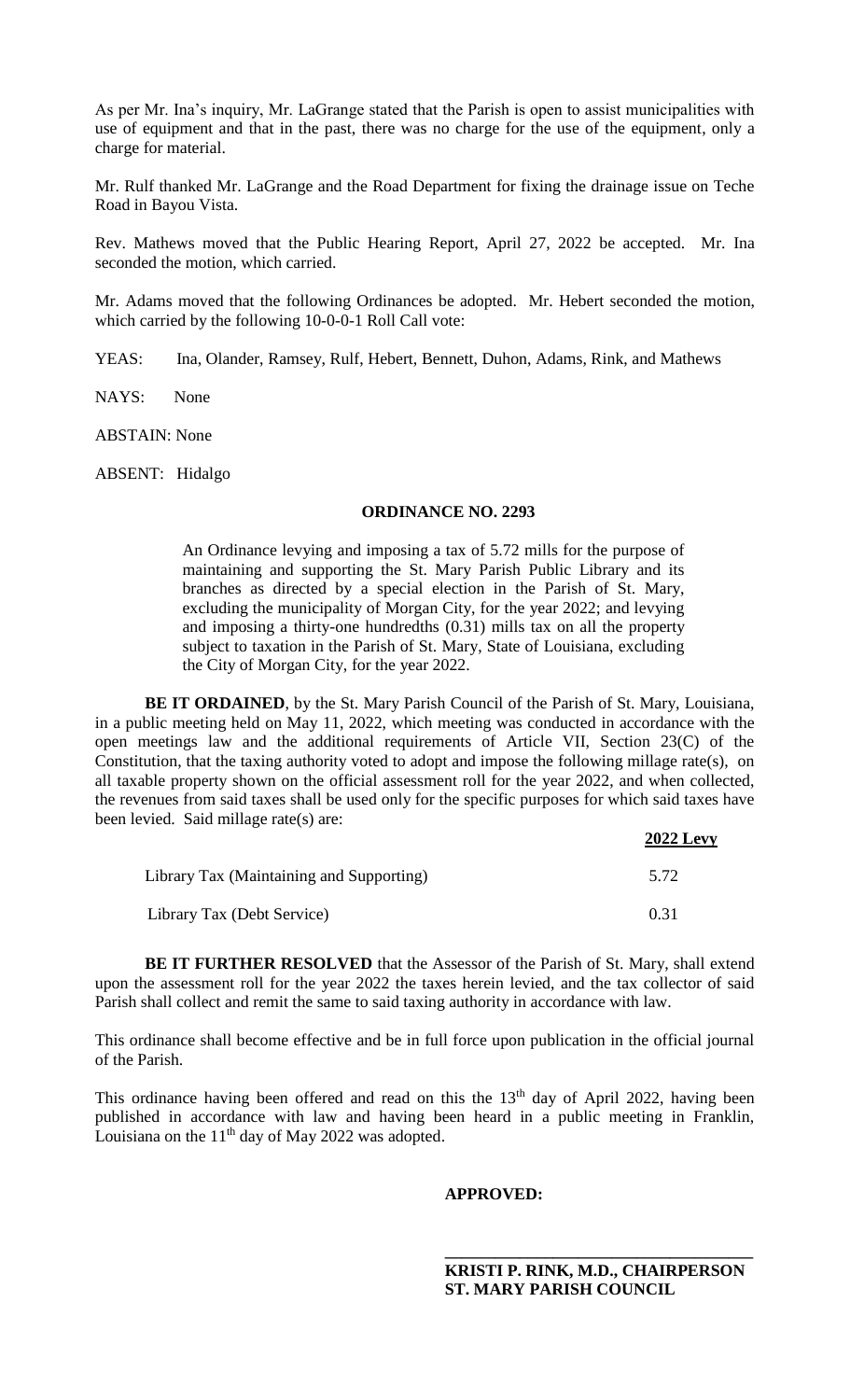#### **LISA C. MORGAN, CLERK ST. MARY PARISH COUNCIL**

**\_\_\_\_\_\_\_\_\_\_\_\_\_\_\_\_\_\_\_\_\_\_\_\_\_\_\_\_\_\_\_\_\_** 

This ordinance was submitted to the President of St. Mary Parish on this 13<sup>th</sup> day of May 2022, at the hour of 8:45 a.m.

# **APPROVED:**

# **DAVID HANAGRIFF, PRESIDENT ST. MARY PARISH**

**MILLAGE**

**\_\_\_\_\_\_\_\_\_\_\_\_\_\_\_\_\_\_\_\_\_\_\_\_\_\_\_\_\_\_\_\_** 

This ordinance was returned to the Clerk of the Council on this the 18<sup>th</sup> day of May 2022, at the hour of 11:37 a.m.

Per Mr. Ina's inquiry relative to the special election date, Mr. LaGrange stated that this is the annual levy of the operation and maintenance millage that was approved by the voters for ten years and that the Council has to levy the millage every year on behalf of the Library.

### **ORDINANCE NO. 2294**

An Ordinance levying a tax of 7.60 mills Parish Tax located outside the municipalities for all parochial purposes and segregating for local and parochial purposes and levying and imposing a 3.80 mills tax located within the municipalities to help defray the expenses of the Criminal Justice System of the Parish of St. Mary, State of Louisiana.

**BE IT ORDAINED**, by the St. Mary Parish Council of the Parish of St. Mary, Louisiana, in a public meeting held on May 11, 2022, which meeting was conducted in accordance with the open meetings law and the additional requirements of Article VII, Section 23(C) of the Constitution, that the following millage rate(s) be and they are hereby levied upon the dollar of the assessed valuation of all property subject to ad valorem taxation within said Parish and within the incorporated municipalities and towns within the Parish for the year 2022, for the purpose of raising revenue:

| Parish Tax (Outside Municipalities Parochial Purposes)<br>(Purpose of defraying the expenses of the Parochial<br>Government, and for other legal purposes shown by<br>the budget.) | 7.60 |
|------------------------------------------------------------------------------------------------------------------------------------------------------------------------------------|------|
| Criminal Justice System Tax (Within the Incorporated                                                                                                                               | 3.80 |
| Municipalities and Towns)                                                                                                                                                          |      |
| (Purpose of helping defray the expenses of the Criminal                                                                                                                            |      |
| Justice System of the Parish.)                                                                                                                                                     |      |

**BE IT FURTHER RESOLVED** that the Assessor of the Parish of St. Mary, shall extend upon the assessment roll for the year 2022 the taxes herein levied, and the tax collector of said Parish shall collect and remit the same to said taxing authority in accordance with law.

This ordinance shall become effective and be in full force upon publication in the official journal of the Parish.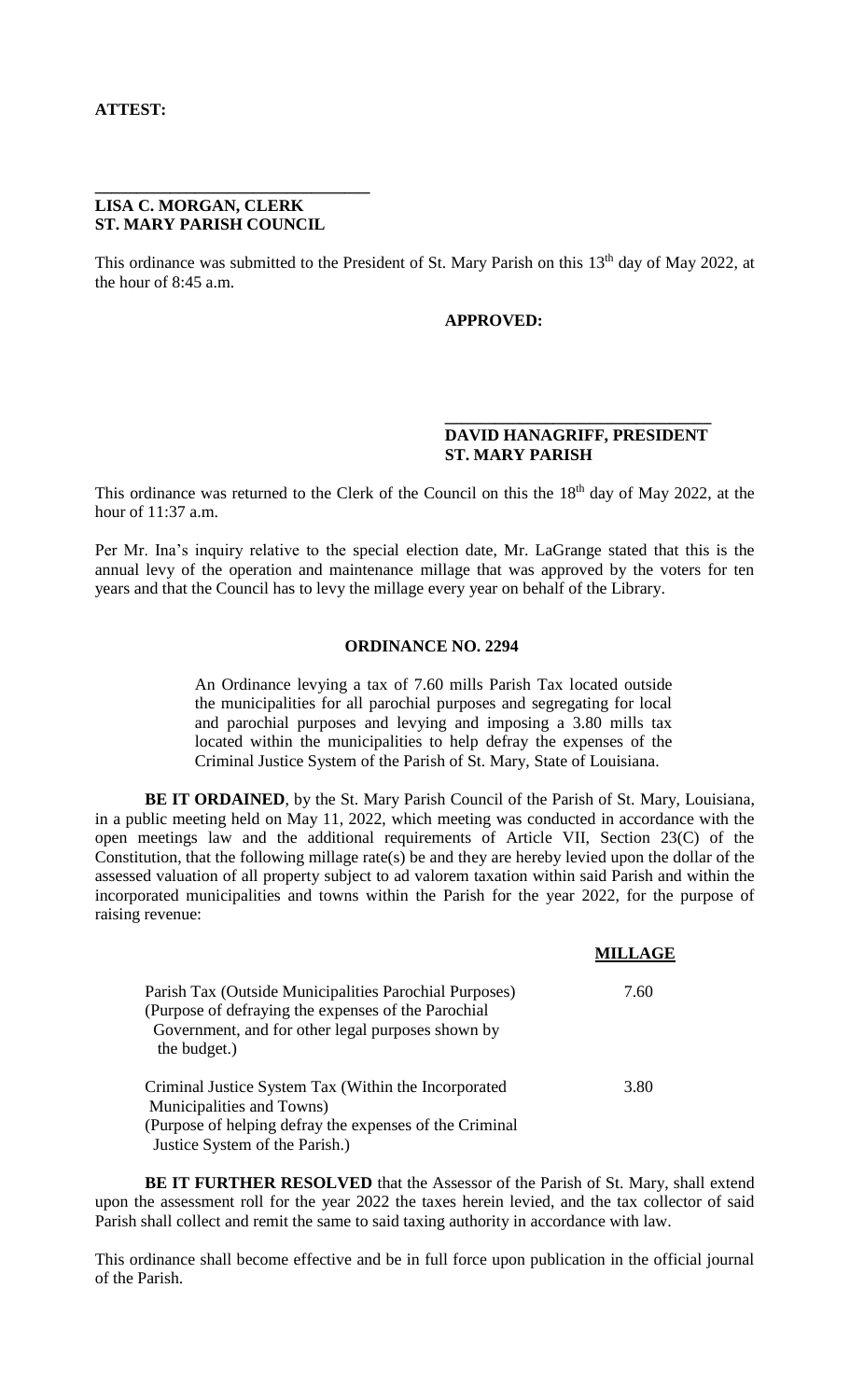This ordinance having been offered and read on this the  $13<sup>th</sup>$  day of April 2022, having been published in accordance with law and having been heard in a public meeting in Franklin, Louisiana on the  $11<sup>th</sup>$  day of May 2022 was adopted.

#### **APPROVED:**

# **KRISTI P. RINK, M.D., CHAIRPERSON ST. MARY PARISH COUNCIL**

**\_\_\_\_\_\_\_\_\_\_\_\_\_\_\_\_\_\_\_\_\_\_\_\_\_\_\_\_\_\_\_\_\_\_\_\_\_** 

**ATTEST:**

# **LISA C. MORGAN, CLERK ST. MARY PARISH COUNCIL**

**\_\_\_\_\_\_\_\_\_\_\_\_\_\_\_\_\_\_\_\_\_\_\_\_\_\_\_\_\_\_\_\_\_** 

This ordinance was submitted to the President of St. Mary Parish on this 13<sup>th</sup> day of May 2022, at the hour of 8:45 a.m.

#### **APPROVED:**

# **DAVID HANAGRIFF, PRESIDENT ST. MARY PARISH**

**\_\_\_\_\_\_\_\_\_\_\_\_\_\_\_\_\_\_\_\_\_\_\_\_\_\_\_\_\_\_\_\_** 

This ordinance was returned to the Clerk of the Council on this the 18<sup>th</sup> day of May 2022, at the hour of 11:37 a.m.

#### **ORDINANCE NO. 2295**

An Ordinance in compliance with Ordinance No. 1973, DIVISION 5.4 General Procedures for Public Hearings, Section 5.4.3 Specific Use Permits granting a Specific Use.

**WHEREAS,** on March 12, 2014, the St. Mary Parish Council adopted Ordinance No. 1973 – St. Mary Parish Unified Development Code, and

**WHEREAS,** DIVISION 5.4 General Procedures for Public Hearings, Section 5.4.3 Specific Use Permits provides a process for the granting of a specific use, and

**THEREFORE, BE IT ORDAINED** by the Parish Council of the Parish of St. Mary, State of Louisiana, acting as the governing authority of the Parish of St. Mary, State of Louisiana:

**SECTION I** - That certain tract of land described in Exhibit "A" is hereby approved and granted a specific use to install a pond in a Single Family (SR) Zoned District.

This ordinance shall become effective and be in full force upon publication in the official journal of the Parish.

This ordinance having been offered and read on this the  $13<sup>th</sup>$  day of April 2022, having been published in accordance with law and having been heard in a public meeting in Franklin, Louisiana on the 11<sup>th</sup> day of May 2022 was adopted.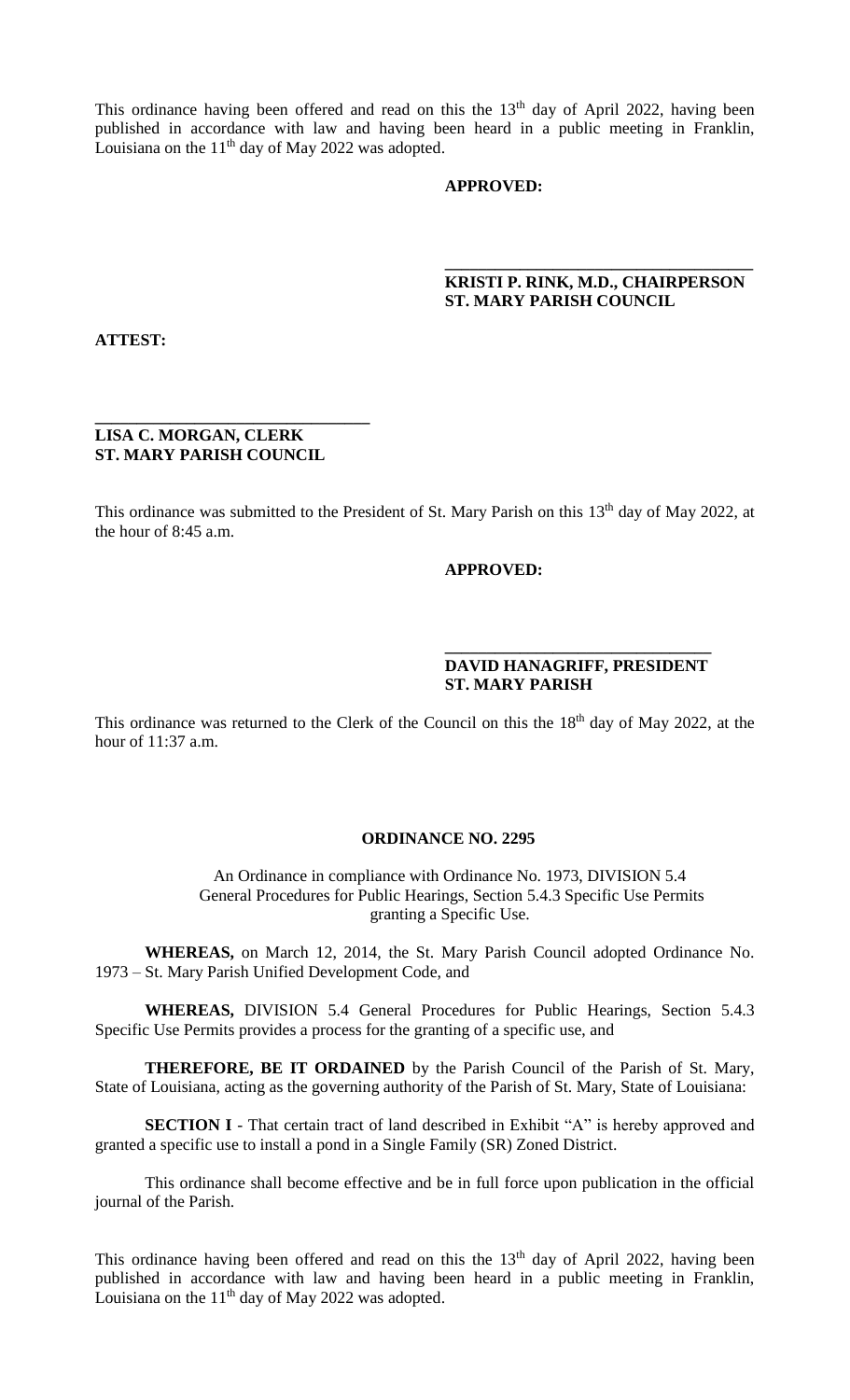# **APPROVED:**

# **KRISTI P. RINK, M.D., CHAIRPERSON ST. MARY PARISH COUNCIL**

**\_\_\_\_\_\_\_\_\_\_\_\_\_\_\_\_\_\_\_\_\_\_\_\_\_\_\_\_\_\_\_\_\_\_\_\_\_** 

**ATTEST:** 

#### **LISA C. MORGAN, CLERK ST. MARY PARISH COUNCIL**

**\_\_\_\_\_\_\_\_\_\_\_\_\_\_\_\_\_\_\_\_\_\_\_\_\_\_\_\_\_\_\_\_\_** 

This ordinance was submitted to the President of St. Mary Parish on this the 13<sup>th</sup> day of May 2022, at the hour of 8:45 a.m.

### **APPROVED:**

# **DAVID HANAGRIFF, PRESIDENT ST. MARY PARISH**

**\_\_\_\_\_\_\_\_\_\_\_\_\_\_\_\_\_\_\_\_\_\_\_\_\_\_\_\_\_\_\_\_\_** 

This ordinance was returned to the Clerk of the Council on this the 18<sup>th</sup> day of May 2022, at the hour of 11:37 a.m.

**Exhibit "A"**

**Name: Jesse Luquette 1258 Delmar Rd. Morgan City, La. 70380**

**Address: 10110 Hwy. 182, Franklin, LA**

**Parcel Id***#* **Sec.11 T15S R10E;** *Parcel Id# 2384601023.00-* **Lot 1 Palfrey Place Subd. per Plat 35I 327331 Acq. 423 338237.**

**Currently Zoned: Single Family (SR) Zoned District**

**Specific Use Purpose: to install a pond in a Single Family (SR) Zoned District.**

#### **ORDINANCE NO. 2296**

An Ordinance authorizing the President of St. Mary Parish to execute a Right-of-Way Agreement with the City of Franklin relative to a perpetual predial servitude for the installation, operation, use, maintenance, alteration, and replacement of a booster pump and booster pump station.

**BE IT ORDAINED** by the St. Mary Parish Council, in regular session convened:

**SECTION I.** That the Parish of St. Mary enter into a Right-of-Way Agreement with the City of Franklin relative to a perpetual predial servitude for the installation, operation, use, maintenance, alteration, and replacement of a booster pump and booster pump station, all in accordance with the basic terms and conditions contained in Exhibit "A", attached hereto.

**SECTION II.** That David Hanagriff, Parish President is authorized to execute such agreement on behalf of the Parish Council.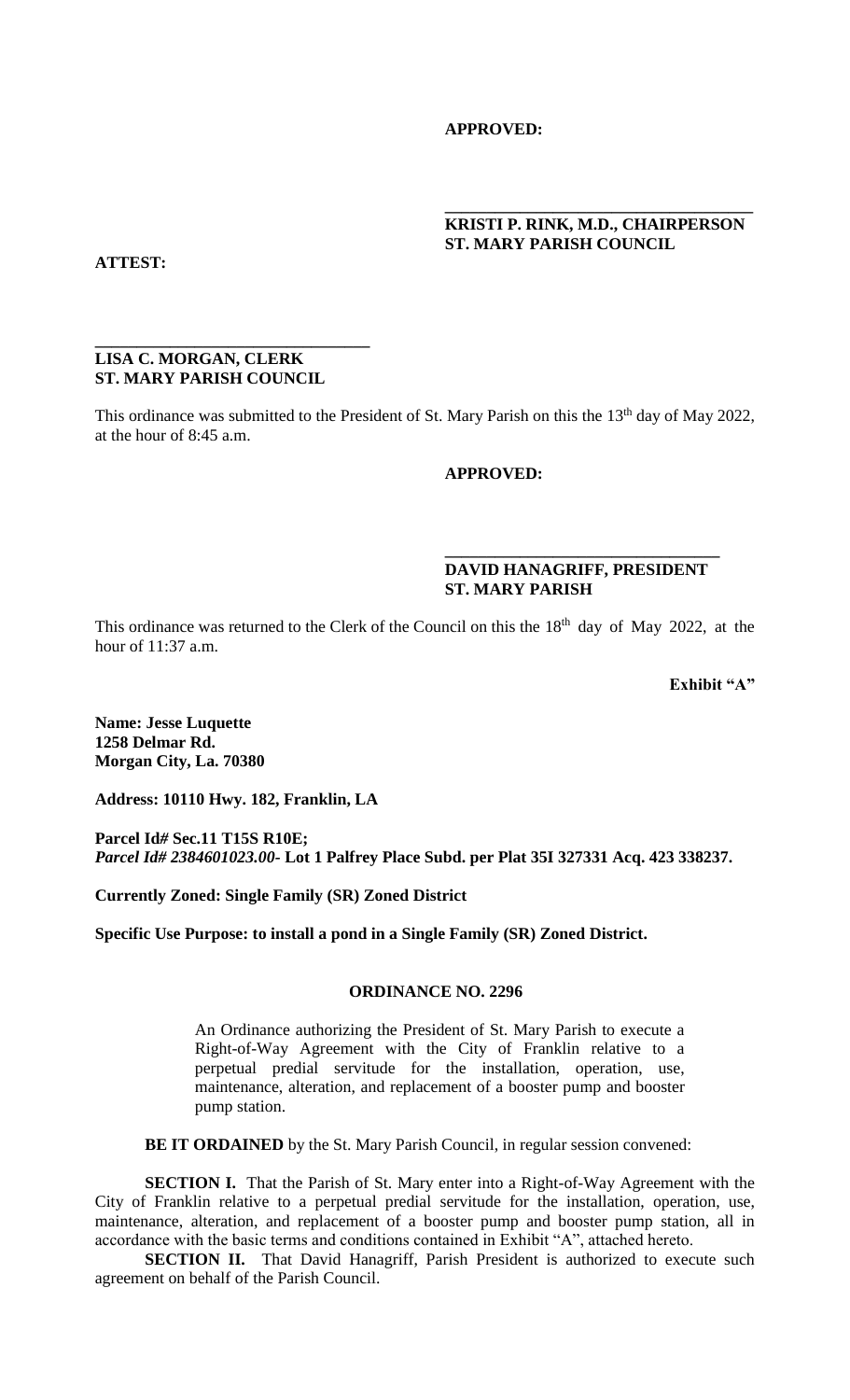**SECTION III.** All ordinances or parts of ordinances in conflict herewith are hereby repealed.

**SECTION IV.** This ordinance shall become effective upon adoption.

This ordinance having been offered and read on this  $13<sup>th</sup>$  day of April 2022; having been published in accordance with law; having been heard in a public hearing held at Franklin, Louisiana on the  $11<sup>th</sup>$  day of May 2022; was adopted.

### **APPROVED:**

### **KRISTI P. RINK, M.D. CHAIRPERSON ST. MARY PARISH COUNCIL**

\_\_\_\_\_\_\_\_\_\_\_\_\_\_\_\_\_\_\_\_\_\_\_\_\_\_\_\_\_\_\_\_\_\_\_\_\_

**ATTEST:**

# **LISA C. MORGAN, CLERK ST. MARY PARISH COUNCIL**

\_\_\_\_\_\_\_\_\_\_\_\_\_\_\_\_\_\_\_\_\_\_\_\_\_\_\_\_\_\_\_

This Ordinance was submitted to the President of St. Mary Parish on this the 13<sup>th</sup> day of May 2022 at the hour of 8:45 a.m.

### **APPROVED:**

# **DAVID HANAGRIFF, PRESIDENT ST. MARY PARISH**

\_\_\_\_\_\_\_\_\_\_\_\_\_\_\_\_\_\_\_\_\_\_\_\_\_\_\_\_\_\_\_\_\_

This Ordinance was returned to the Clerk of the Council on this the 18<sup>th</sup> day of May 2022 at the hour 11:37 a.m.

Exhibit "A"

Parish of St. Mary State of Louisiana

# **RIGHT-OF-WAY**

BEFORE US, the undersigned Notaries Public, duly commissioned and qualified in and for the State and Parish hereinafter stated, and in the presence of the witnesses hereinafter named and undersigned, personally came and appeared:

ST. MARY PARISH GOVERNMENT, a political subdivision of the State of Louisiana, represented herein by its President, David Hanagriff, duly authorized by Ordinance No. \_\_\_\_\_\_\_\_\_ of the PARISH COUNCIL, a certified copy of which is hereto attached, and whose present mailing address is  $5<sup>th</sup>$  Floor Courthouse Building, 500 Main Street, Franklin, Louisiana 70538 (hereinafter sometimes referred to as "GRANTOR"),

does by these presents grant unto: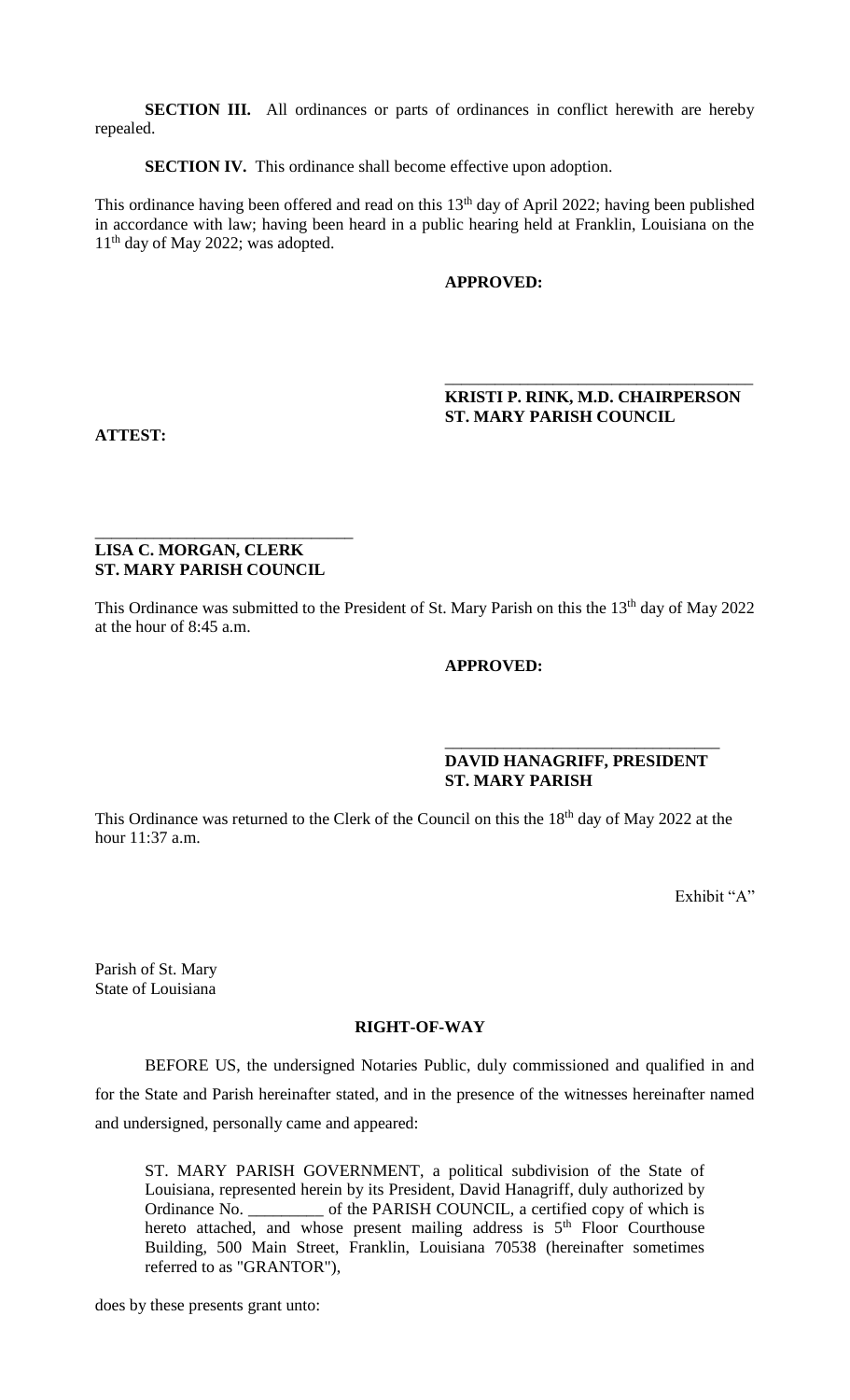CITY OF FRANKLIN, LOUISIANA, herein appearing through Eugene P. Foulcard, its Mayor, duly authorized to act herein by virtue of a resolution duly adopted by the Mayor and City Council of the City of Franklin, and whose mailing address is P.O. Box 567, Franklin, LA 70538; here present and accepting on behalf of said GRANTEE, its successors, grantees or assigns (hereinafter sometimes referred to as "GRANTEE");

and acknowledging due delivery and possession thereof, a perpetual predial servitude, being Tract "ABCDA" for the installation, operation, use, maintenance, alteration, and replacement of a booster pump and booster pump station as part of the public water and waste water facilities of GRANTEE, together with a predial servitude of passage or Ingress/Egress being Tract "CEFDC", over and across the following described property to-wit:

> That certain tract or parcel of land lying and being situated in St. Mary Parish, Louisiana being more fully shown, designated and described as Pump Area "ABCDA" and that certain tract or parcel of land lying and being situated in St. Mary Parish, Louisiana, being more fully shown, designated and described as Ingress/Egress Area "CEFDC", as shown on plat prepared by Miller Engineers & Associates, Inc., dated March 23, 2022, attached hereto and made a part hereof.

The consideration for this grant are the benefits advantages to be derived by GRANTOR from the completion, installation, and operation of said servitude.

GRANTOR does hereby warrant that it has a valid title to the hereinabove described property and that same is free from encumbrances of any kind, except oil and gas mineral reservation(s). The GRANTOR agrees and stipulates that the GRANTEE will have access of egress and ingress for the purposes herein stipulated, that no structures will be erected interfering with the grant hereby made. It is understood that this is merely the grant of a servitude and will in no way affect the minerals underlying the said property. GRANTOR does moreover give and grant to GRANTEE full acquittance, release, and discharge from any and all liability to any lands or improvements used, or destroyed, any and all damage that will occur to the hereinabove property, in perpetuity, by the exercise of the rights granted under this agreement to the GRANTEE; all rights granted herein being assignable by the GRANTEE.

GRANTEE agrees that it will indemnify the GRANTOR from all claims and causes of action whatsoever which may arise out of, or as a consequence of, the negligence of GRANTEE or GRANTEE's authorized agents, servants or employees, (but not of the GRANTOR, or of any third party, in utilizing the servitude facilities without permission of GRANTEE).

This agreement may be executed in one or more counterparts. Each counterpart shall be an original. All the counterparts together shall constitute but one and the same instrument, binding upon all parties, notwithstanding that all the parties may not have executed the same counterpart.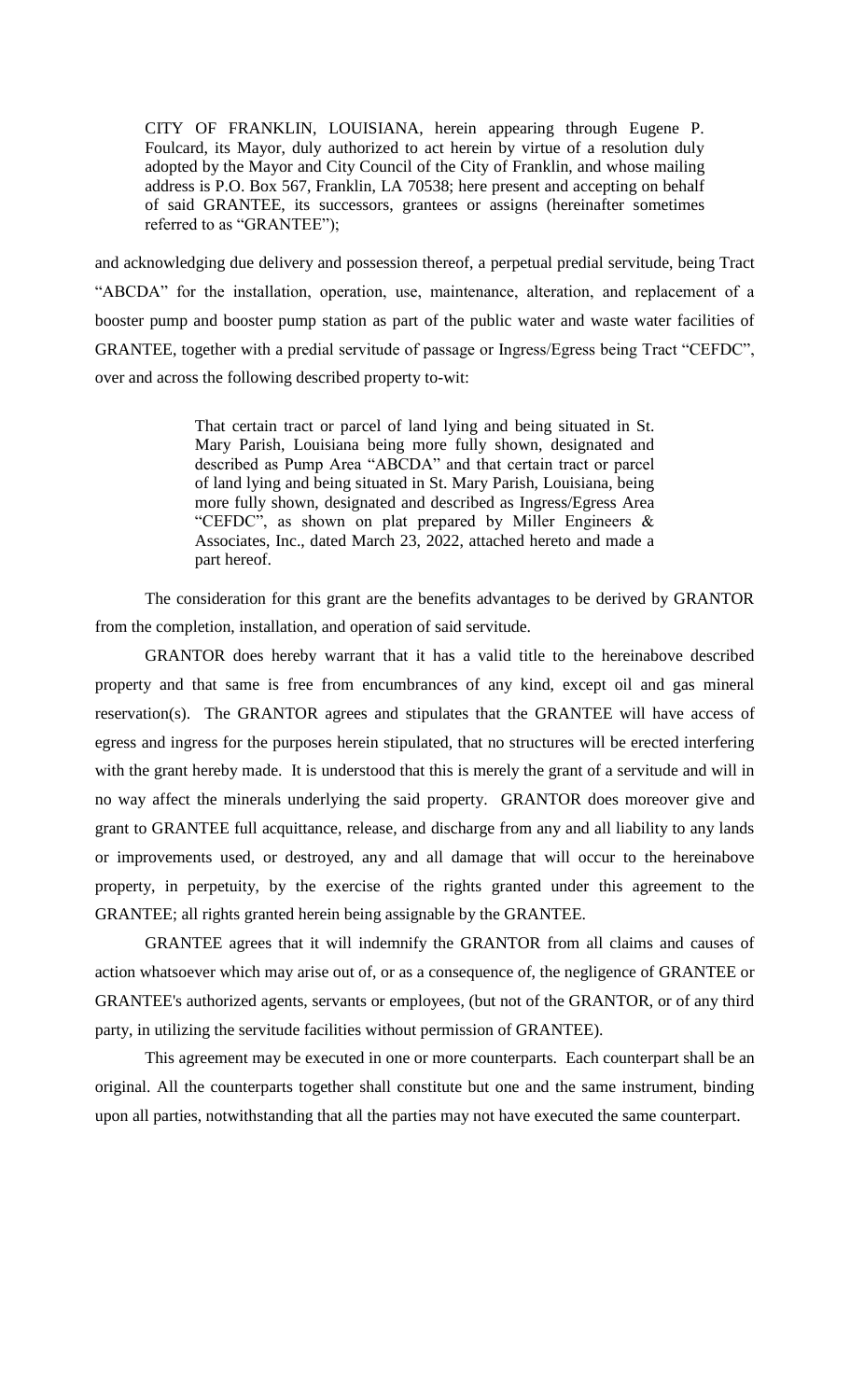| THUS, DONE AND SIGNED by GRANTOR, at Franklin, Parish of St. Mary, State of |  |                                         |
|-----------------------------------------------------------------------------|--|-----------------------------------------|
| Louisiana, on this<br>day of                                                |  | 2022 in the presence of the undersigned |
| two competent witnesses and me, Notary, after due reading of the whole.     |  |                                         |

WITNESSES: GRANTOR:

ST. MARY PARISH GOVERNMENT

Print Name: \_\_\_\_\_\_\_\_\_\_\_\_\_\_\_\_\_\_\_\_\_ David Hanagriff, Parish President

\_\_\_\_\_\_\_\_\_\_\_\_\_\_\_\_\_\_\_\_\_\_\_\_\_\_\_\_\_\_\_ By: \_\_\_\_\_\_\_\_\_\_\_\_\_\_\_\_\_\_\_\_\_\_\_\_\_\_\_\_\_\_\_

\_\_\_\_\_\_\_\_\_\_\_\_\_\_\_\_\_\_\_\_\_\_\_\_\_\_\_\_\_\_\_ Print Name: \_\_\_\_\_\_\_\_\_\_\_\_\_\_\_\_\_\_\_\_\_

NOTARY PUBLIC

Name: \_\_\_\_\_\_\_\_\_\_\_\_\_\_\_\_\_\_\_\_\_\_\_\_\_\_\_\_ Notary Public No.: \_\_\_\_\_\_\_\_\_\_\_\_\_\_\_\_\_\_

\_\_\_\_\_\_\_\_\_\_\_\_\_\_\_\_\_\_\_\_\_\_\_\_\_\_\_\_\_\_\_

THUS, DONE AND SIGNED by GRANTEE at Franklin, Parish of St. Mary Parish, State of Louisiana, on this \_\_\_\_\_\_\_ day of \_\_\_\_\_\_\_\_\_\_\_\_\_\_\_\_\_, 2022 in the presence of the undersigned two competent witnesses and me, Notary, after due reading of the whole.

WITNESSES: GRANTEE:

CITY OF FRANKLIN

Print Name: \_\_\_\_\_\_\_\_\_\_\_\_\_\_\_\_\_\_\_\_\_ Eugene P. Foulcard, Mayor

\_\_\_\_\_\_\_\_\_\_\_\_\_\_\_\_\_\_\_\_\_\_\_\_\_\_\_\_\_\_\_ By: \_\_\_\_\_\_\_\_\_\_\_\_\_\_\_\_\_\_\_\_\_\_\_\_\_\_\_\_\_\_\_

\_\_\_\_\_\_\_\_\_\_\_\_\_\_\_\_\_\_\_\_\_\_\_\_\_\_\_\_\_\_\_ Print Name: \_\_\_\_\_\_\_\_\_\_\_\_\_\_\_\_\_\_\_\_\_

> \_\_\_\_\_\_\_\_\_\_\_\_\_\_\_\_\_\_\_\_\_\_\_\_\_\_\_\_\_\_\_ NOTARY PUBLIC

Name: Notary Public No.: \_\_\_\_\_\_\_\_\_\_\_\_\_\_\_\_\_\_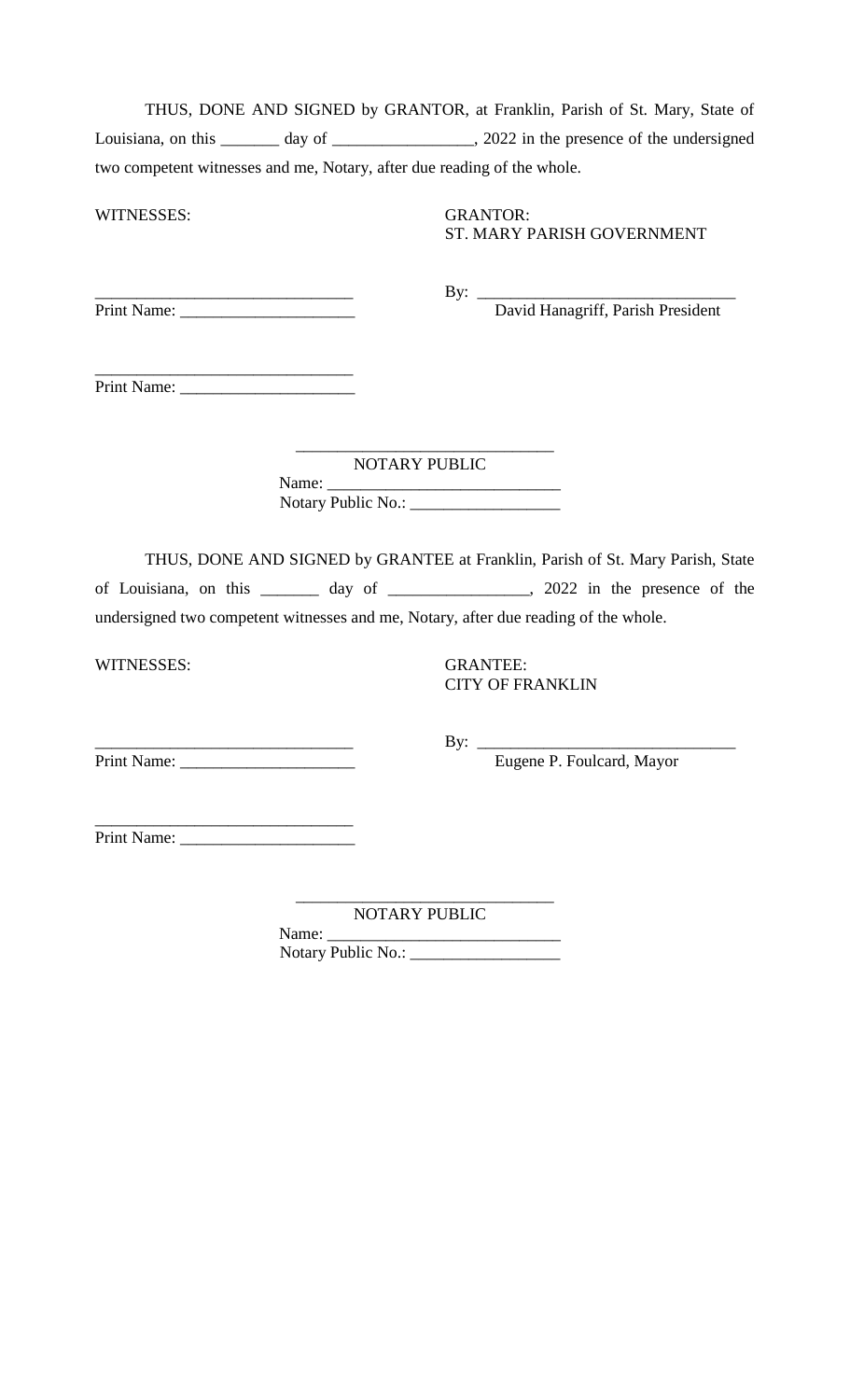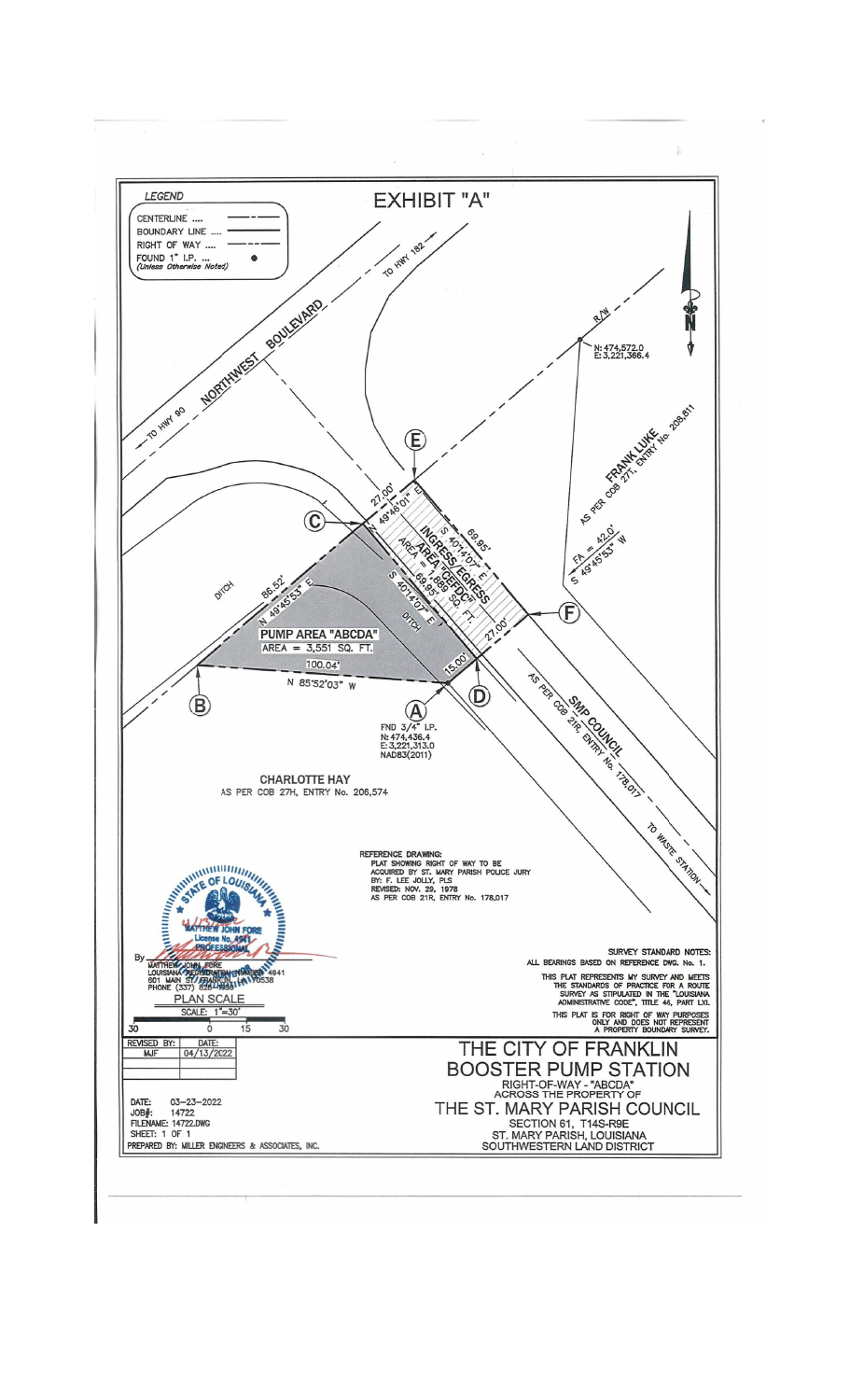Mr. Adams moved to table Item 14D, "An Ordinance of the St. Mary Parish Council condemning the improvements consisting of the Miracle Revival Center Church, Inc., situated at 1200 Saturn Rd., Bayou Vista, LA, Parcel ID No. 3014321337.00, as a result of same being in a dilapidated and dangerous condition which endangers the public welfare and ordering the demolition and removal of said improvements by the owner thereof in not less than sixty days from the effective date of this Ordinance." Mr. Bennett seconded the motion, which carried.

Mr. Olander moved that the following Resolutions be adopted. Mr. Bennett seconded the motion, which carried by the following 9-1-0-1 Roll Call vote:

YEAS: Olander, Ramsey, Hebert, Bennett, Duhon, Adams, Rink, Mathews, and Ina

NAYS: Rulf

ABSTAIN: None

ABSENT: Hidalgo

# **RESOLUTION**

A Resolution authorizing David Hanagriff, the President of the Parish of St. Mary to execute a contract with the Frisco Industrial Contractors, LLC relative to the Waterline Extension Along Cotten Road Project.

**BE IT RESOLVED,** that David Hanagriff, President of the Parish of St. Mary, be and he is hereby authorized and directed, for and on behalf of the Parish Council, to execute a contract with Frisco Industrial Contractors, LLC, 210 Willow Street – Suite 1, Franklin, Louisiana 70538, relative to the Waterline Extension Along Cotten Road Project. with said contract to contain such terms, conditions, and stipulations as he may best see fit, he being fully authorized in the premises.

**ADOPTED AND APPROVED** by the St. Mary Parish Council in regular session convened on this the  $11<sup>th</sup>$  day of May 2022.

# **APPROVED:**

# **KRISTI P. RINK, M.D., CHAIRPERSON ST. MARY PARISH COUNCIL**

\_\_\_\_\_\_\_\_\_\_\_\_\_\_\_\_\_\_\_\_\_\_\_\_\_\_\_\_\_\_\_\_\_\_\_\_\_

**ATTEST:**

### **LISA C. MORGAN, CLERK ST. MARY PARISH COUNCIL**

\_\_\_\_\_\_\_\_\_\_\_\_\_\_\_\_\_\_\_\_\_\_\_\_\_\_\_\_\_\_\_\_\_\_\_\_\_\_

Per Mr. Adams' inquiry relative to how this project will be funded, Mr. LaGrange stated that funding will come from a portion of the American Rescue Funds that was transferred to the Capital Improvement Fund.

In response to Mr. Rulf's inquiry relative to maintenance of the Waterline Extension along Cotten Road Project, how long the plant has been opened, how many fires were had, how many employees are there on a daily basis, and the cost of the project, Mr. LaGrange stated that this is an extension of the waterline on Cotten Road and that it currently terminates at the Atchafalaya Golf Course Club House. It will extend and tie into Wards 5 & 8 Regional Sewer Treatment Plant that currently has a water well for washdown type water but the water is not of quality for potable water. This project will provide potable water as well as fire protection at the facility. He stated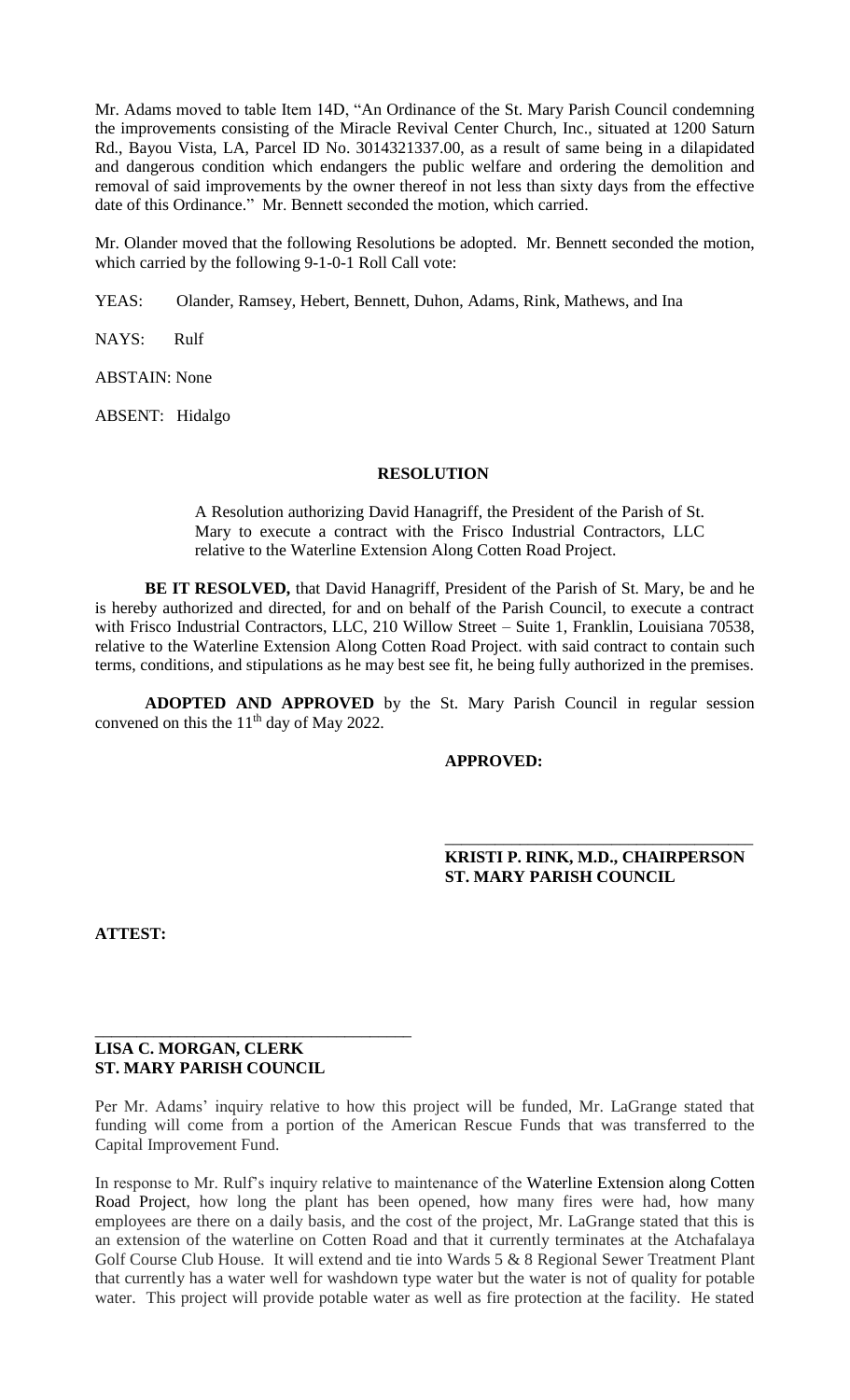that the plant opened in 1984 and has not had any known fires. He also stated that there is typically one full time employee and from time to time part time contractors. Mr. Rulf stated that spending \$307,726.47 on this project does not make sense.

#### **RESOLUTION**

A Resolution providing for the approval and authorization for Change Order No. 1 relative to the Veterans Boulevard Bridges Repairs (Recall #200879 and #200880) project.

**WHEREAS**, a certain contract has been entered into between the St. Mary Parish Council and Durable Piling Restoration, LLC, 902 Jefferson Avenue, Suite 1, New Orleans, Louisiana 70115, relative to the Veterans Boulevard Bridges Repairs (Recall #200879 and #200880) project, and

**WHEREAS**, the items as shown on Change Order No. 1 will result in a decrease of \$10,500.00 in the contract price.

**NOW, THEREFORE, BE IT RESOLVED**, that the St. Mary Parish Council does hereby approve the issuance of Change Order No. 1 covering a decrease of \$10,500.00 in the contract price for the Veterans Boulevard Bridges Repairs (Recall #200879 and #200880) project.

**BE IT FURTHER RESOLVED**, that the President of St. Mary Parish, David Hanagriff, be and he is hereby authorized to execute Change Order No. 1 on behalf of the St. Mary Parish Council.

**ADOPTED AND APPROVED** by the St. Mary Parish Council in regular session convened on this the  $11<sup>th</sup>$  day of May 2022.

 **\_\_\_\_\_\_\_\_\_\_\_\_\_\_\_\_\_\_\_\_\_\_\_\_\_\_\_\_\_\_\_\_\_\_\_\_**

#### **APPROVED:**

# **KRISTI P. RINK, M.D., CHAIRPERSON ST. MARY PARISH COUNCIL**

**ATTEST:**

### **LISA C. MORGAN, CLERK ST. MARY PARISH COUNCIL**

**\_\_\_\_\_\_\_\_\_\_\_\_\_\_\_\_\_\_\_\_\_\_\_\_\_\_\_\_\_\_\_\_\_\_\_\_**

In response to Mr. Bennett's inquiry, Mr. LaGrange stated that this is a reduction in the contract price due to fewer pylons that needed to be repaired. He stated that Public Works Director Jean Paul Bourg indicated that he spoke with Mr. Solar to contact the city to remove debris and that the Berwick Landfill will not charge the city a disposal fee. He also stated that the Parish will generate an invoice to the City of Morgan City for 40 percent of the total contract cost.

# **RESOLUTION OF ACCEPTANCE**

A Resolution authorizing and directing the President to execute for and on behalf of the Parish of St. Mary, a Certificate of Substantial Completion from the Veterans Boulevard Bridges Repairs (Recall #200879 and #200880) Project.

**WHEREAS,** Durable Piling Restoration, LLC, 902 Jefferson Avenue, Suite 1, New Orleans, Louisiana 70115, has substantially completed the Veterans Boulevard Bridges Repairs (Recall #200879 and #200880) Project.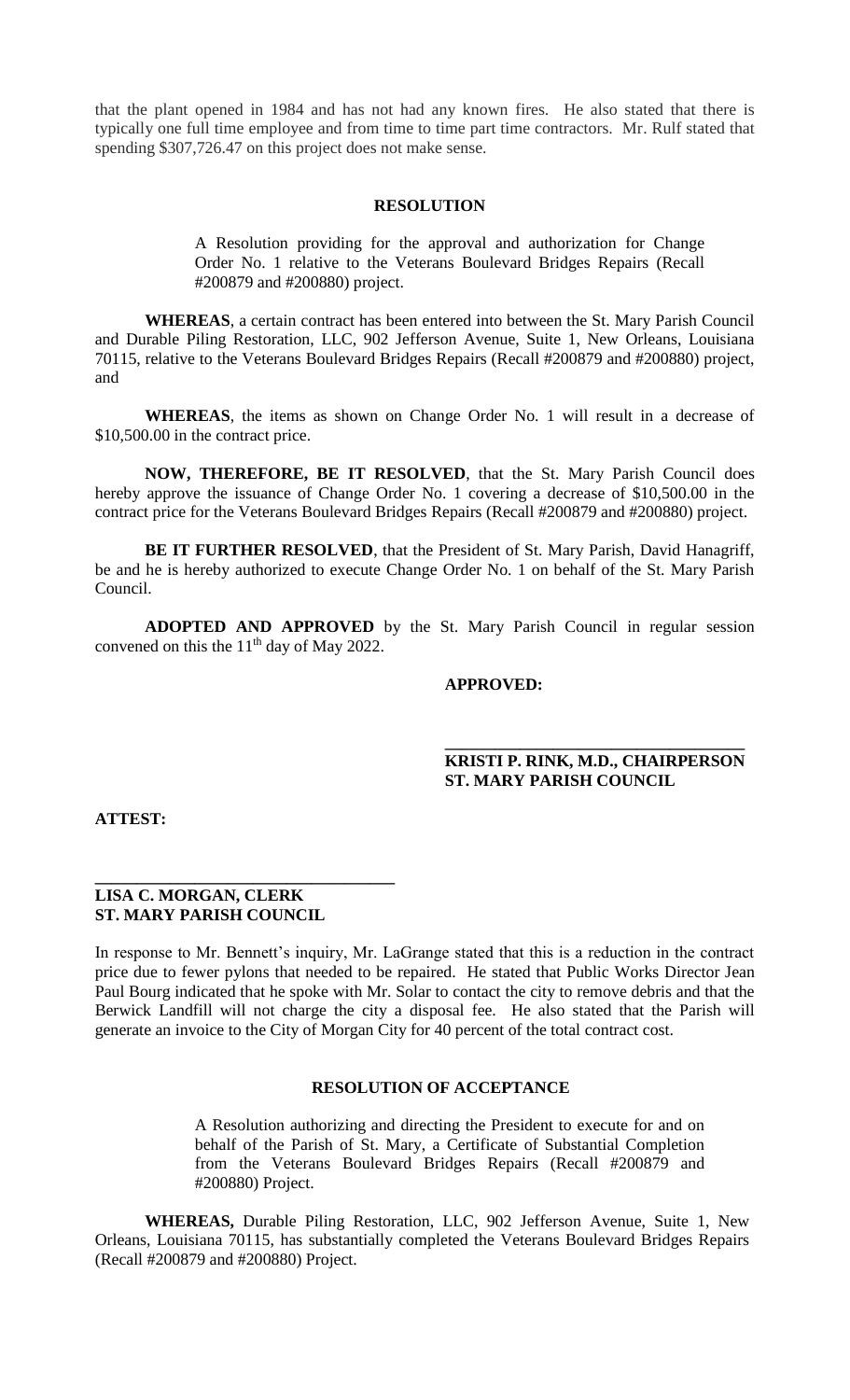**NOW, THEREFORE, BE IT RESOLVED** by the Parish of St. Mary that the President be and he is hereby empowered, authorized, and directed to execute a Certificate of Substantial Completion for and on behalf of the Parish of St. Mary accepting the Veterans Boulevard Bridges Repairs (Recall #200879 and #200880) Project.

**BE IT FURTHER RESOLVED,** that he shall be authorized and directed to have a copy of said Certificate of Substantial Completion recorded in the mortgage records of St. Mary Parish, Louisiana.

**ADOPTED AND APPROVED** by the St. Mary Parish Council in regular session convened on this the  $11<sup>th</sup>$  day of May 2022.

 **\_\_\_\_\_\_\_\_\_\_\_\_\_\_\_\_\_\_\_\_\_\_\_\_\_\_\_\_\_\_\_\_\_\_\_\_**

# **APPROVED:**

# **KRISTI P. RINK, M.D., CHAIRPERSON ST. MARY PARISH COUNCIL**

**ATTEST:**

**LISA C. MORGAN, CLERK ST. MARY PARISH COUNCIL**

**\_\_\_\_\_\_\_\_\_\_\_\_\_\_\_\_\_\_\_\_\_\_\_\_\_\_\_\_\_\_\_\_\_\_\_\_**

#### **RESOLUTION**

A Resolution approving and authorizing Parish President to execute a Memorandum of Understanding between Rapides Parish Policy Jury, Rapides Parish Sheriff, American Red Cross, St. Martin Parish Government and St. Mary Parish Government relative to sheltering of St. Mary Parish Critical Transportation Needs Evacuees and their Pets at The Rapides Coliseum.

**BE IT RESOLVED**, that David Hanagriff, President of the Parish of St. Mary, be and he is hereby authorized and directed, for and on behalf of the Parish Council, to execute a Memorandum of Understanding between Rapides Parish Policy Jury, Rapides Parish Sheriff, American Red Cross, St. Martin Parish Government and St. Mary Parish Government relative to sheltering of St. Mary Parish Critical Transportation Needs Evacuees and their Pets at The Rapides Coliseum, with said Memorandum of Understanding to contain such terms, conditions and stipulations as he may best see fit, he being fully authorized in the premises.

**ADOPTED AND APPROVED** by the St. Mary Parish Council in regular session convened on this  $11<sup>th</sup>$  day of May 2022.

**APPROVED:**

 $\overline{\phantom{a}}$  , which is a set of the set of the set of the set of the set of the set of the set of the set of the set of the set of the set of the set of the set of the set of the set of the set of the set of the set of th **KRISTI P. RINK, M.D., CHAIRPERSON ST. MARY PARISH COUNCIL**

**ATTEST:**

\_\_\_\_\_\_\_\_\_\_\_\_\_\_\_\_\_\_\_\_\_\_\_\_\_\_\_\_\_\_\_\_\_\_\_\_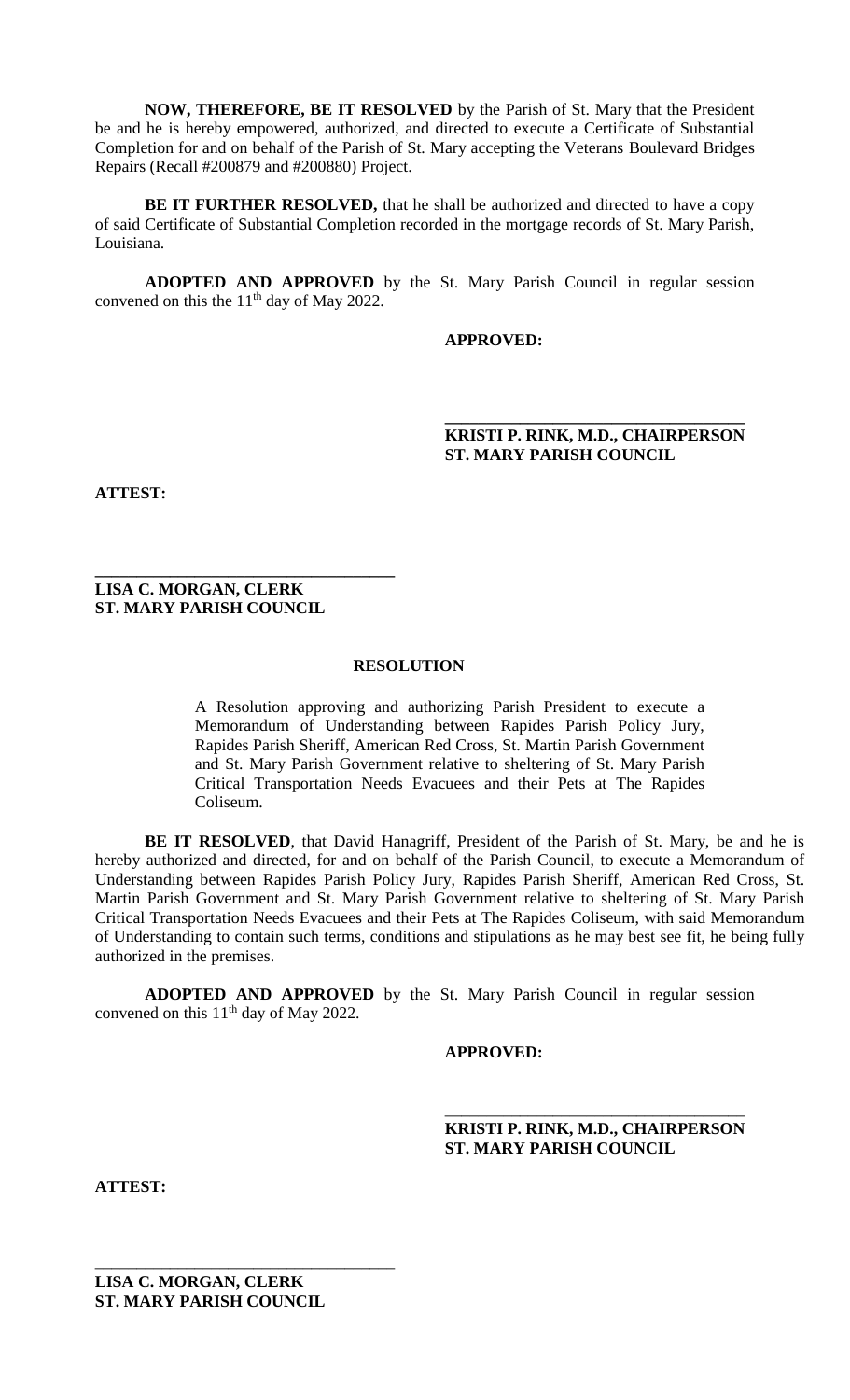### **RESOLUTION**

A resolution authorizing David Hanagriff, the President of St. Mary Parish to execute a Master Fixed Term Rental Agreement with Deere Credit, Inc. relative to the rental of an excavator for the Road Department.

**BE IT RESOLVED,** that David Hanagriff, President of the Parish of St. Mary, be and he is hereby authorized and directed, for and on behalf of the Parish Council, to execute a Master Fixed Term Rental Agreement with Deere Credit, Inc. relative to the rental of an excavator for the Road Department, with said agreement to contain such terms, conditions, and stipulations as he may best see fit, he being fully authorized in the premises.

**ADOPTED AND APPROVED** by the St. Mary Parish Council in regular session convened on this 11th day of May 2022.

 **\_\_\_\_\_\_\_\_\_\_\_\_\_\_\_\_\_\_\_\_\_\_\_\_\_\_\_\_\_\_\_\_\_\_\_\_**

#### **APPROVED:**

# **KRISTI P. RINK, M.D., CHAIRPERSON ST. MARY PARISH COUNCIL**

**ATTEST:**

#### **LISA C. MORGAN, CLERK ST. MARY PARISH COUNCIL**

**\_\_\_\_\_\_\_\_\_\_\_\_\_\_\_\_\_\_\_\_\_\_\_\_\_\_\_\_\_\_\_\_\_\_\_\_**

Per Mr. Duhon's inquiry, Mr. LaGrange explained that this is a four year rental, approximately \$1,700 per month, and that it is a John Deere 75G mid-size excavator that will be used for heavier jobs.

# **OLD BUSINESS:**

A. Discuss and take action, if necessary, on items discussed in Executive Session.

No action was taken on this item.

B. Referred from the April 27, 2022 Regular Council Meeting – Appointments to the following Boards and Commission: **Fire Protection District No. 2 (Centerville) – 3 Vacancies** 

Larry LeBlanc – Present Member John R. Higdon – Present Member Todd Pellerin

Mr. Olander moved to reappoint Larry LeBlanc and John R. Higdon and to appoint Todd Pellerin to Fire Protection District No. 2. Mr. Adams seconded the motion, which carried.

#### **NEW BUSINESS:**

A. Jude McGuire, owner of J McGuire Enterprises, LLC dba The Chatter Box, located at 10715 Hwy. 182 E. Frontage Rd., Amelia requests variance to obtain a 2022 Full Liquor Permit. The Chatter Box is an existing business.

Mr. Duhon moved to grant the residency variance to obtain a 2022 Full Liquor Permit to Jude McGuire, owner of J McGuire Enterprises, LLC dba The Chatter Box, located at 10715 Hwy. 182 East Frontage Rd., Amelia, Louisiana. Mr. Adams seconded the motion, which carried. Rev. Mathews abstained.